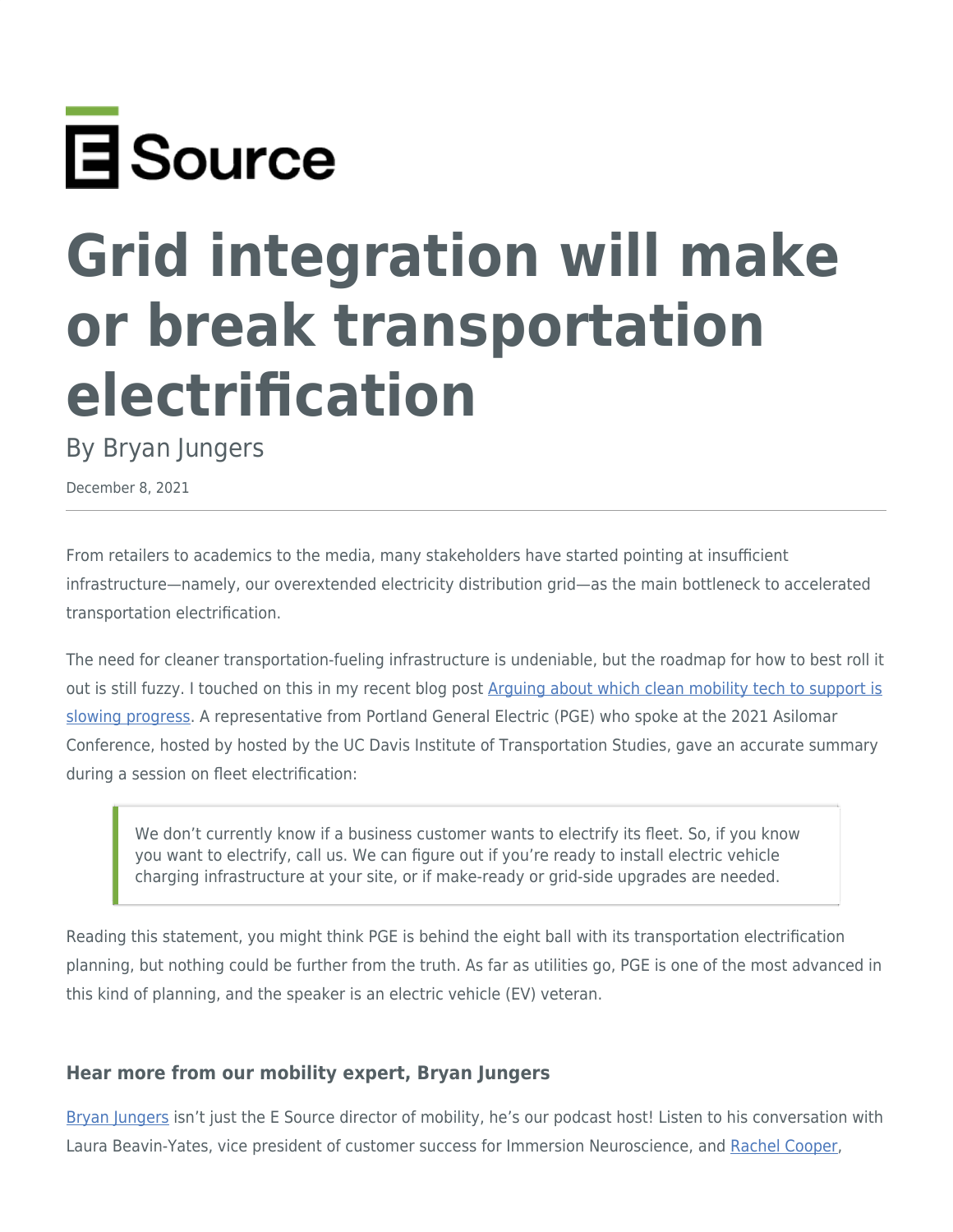director of E Source Market Research, in [Episode 4: How our heartbeats can help create better EV ads](https://www.esource.com/001211hnxp/episode-4-how-our-heartbeats-can-help-create-better-ev-ads).

#### [Subscribe to PowerTalking](https://www.esource.com/PowerTalking-podcast)

So how do we move from one-at-a-time, reactive planning to something more holistic and proactive? More money—like dollars earmarked in President Biden's Build Back Better plan—will certainly help, but we also need to carefully and strategically plan for transportation electrification infrastructure spending, deployment, and operation. This will require close coordination, resource sharing, and employing the best data science and technology currently available.

#### **Learning our lessons from past investments**

So far, most planning for EV charging infrastructure deployment has been top-down: allocate resources and trust that preferred solution providers will effectively deploy infrastructure in the best interests of the market and society. We've seen similar models on both the public and private sides. We don't yet know exactly how Biden's infrastructure spending will roll out, but we can look to lessons learned from the Obama-era American Recovery and Reinvestment Act (ARRA) of 2009 to understand what might happen and to avoid making the same mistakes.

**Don't put all your eggs in one basket.** The lead solution provider involved with the [EV Project—](https://www.energy.gov/eere/vehicles/avta-ev-project)ARRA's big EV infrastructure push—was ECOtality. That company went belly up before the EV Project was even halfway completed. The reasons for ECOtality's bankruptcy are complicated, but the lesson isn't: don't rely on just one vendor. Create a healthy ecosystem of solution providers and an effective structure through which they can collaborate with other stakeholders. Vendor diversity is important, especially in the near term, to ensure that all vehicle types and drivers are well supported.

# **We should be working from the same playbook to make sure that future investments are sound and cost-effective and to avoid land grabs among competing interests vying for the best station locations.**

**Just because you** *can* **doesn't mean you** *should***.** Much of the charging equipment deployed so far is underutilized. Just because a station is relatively easy or inexpensive to install, or because a site host is supportive of EV adoption, doesn't mean installing infrastructure there is a smart investment. Private network operators like Tesla and Electrify America have developed their own processes for identifying and vetting prospective station locations. Collectively, we should be working from the same playbook to make sure that future investments are sound and cost-effective and to avoid land grabs among competing interests vying for the best station locations. For recent details on what the national labs have learned about EV charging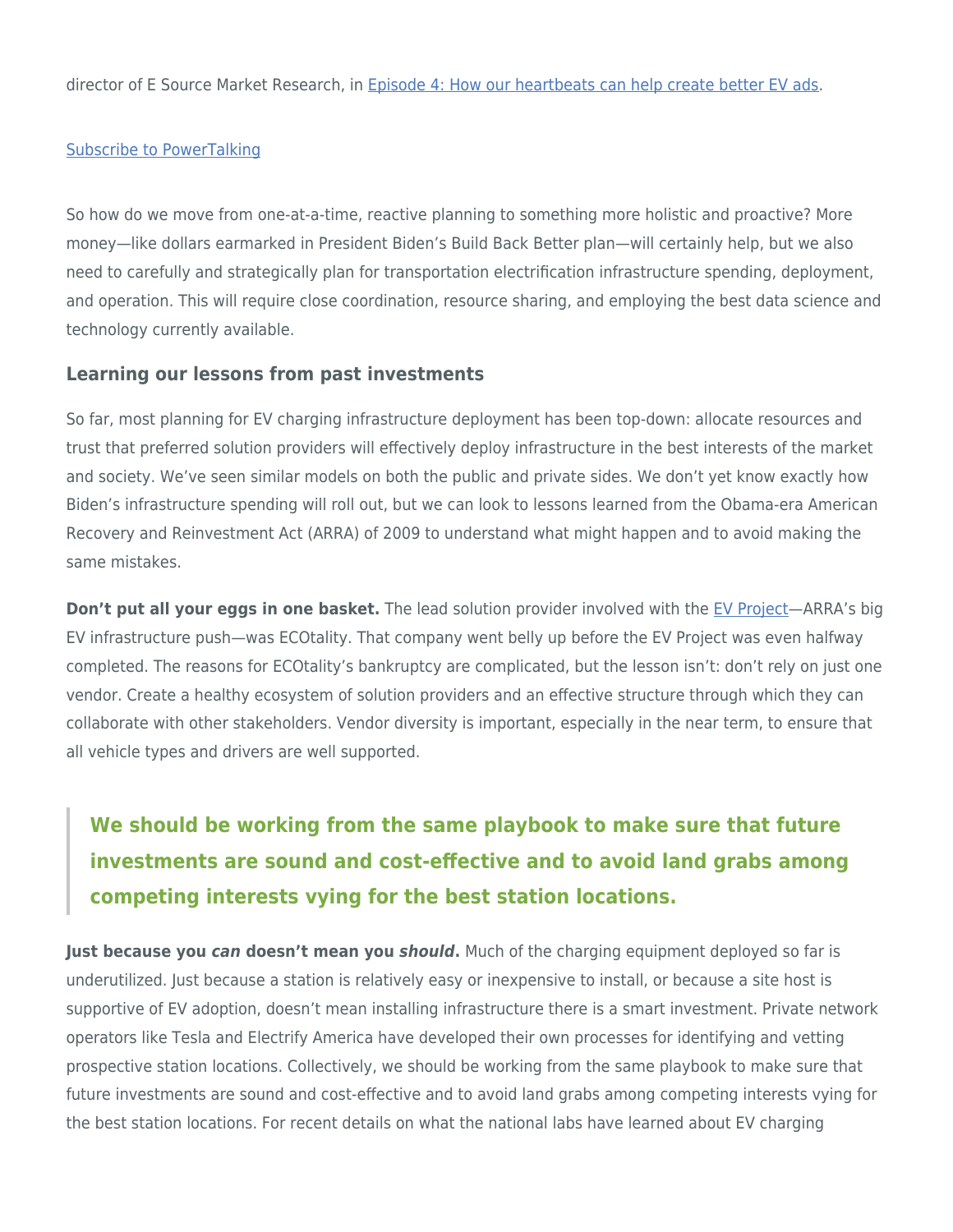infrastructure deployment and utilization, see the National Renewable Energy Laboratory's (NREL's) [Electric](https://www.nrel.gov/docs/fy21osti/80684.pdf) [Vehicle Charging Infrastructure Trends from the Alternative Fueling Station Locator: First Quarter 2021](https://www.nrel.gov/docs/fy21osti/80684.pdf) (PDF).

**We need more fleet, workplace, and multifamily charging infrastructure now.** There has been a lot of focus on the need for more public DC fast chargers, as well as faster-charging equipment in general, but a more immediate and pressing need is for charging infrastructure located at fleet depots, workplaces, and multifamily residences. The absence of home and workplace charging options will prevent many potential EV adopters from making the transition away from gas-powered vehicles in the near term. NREL's analysis of thousands of networked chargers shows significant recent growth in deployments of workplace and multifamily charging stations, but more infrastructure is still needed.

**We need standards to ensure proper asset management.** Inoperable charging stations can leave EV drivers stranded, and refueling an EV that's "on empty" is usually not as fast and simple as filling up a gas can. Poor maintenance practices of the past have left charging stations out of commission, sometimes for extended periods of time. And this leads to low customer satisfaction and an all-around poor EV driving experience. We need standardization around how EV charging stations are managed so consumers can have consistent expectations, no matter where they choose to refuel.

### **Taking an integrated approach**

To successfully address all of the challenges we've experienced in the past with EV charging infrastructure rollouts, we need to take a different approach to infrastructure planning, deployment, and management. Instead of continuing to operate in the Wild West of transportation electrification—where service providers fight over the best locations and utilities are simply expected to serve whatever new load pops up on their distribution grid—we must adopt a more conscientious and collaborative strategy.

As part of our strategic partnership with the [California Mobility Center](https://californiamobilitycenter.org/) (CMC), E Source is attempting to create just such a structure for stakeholder coordination. We're carefully designing a transportation electrification ecosystem that, unlike other stakeholder processes, doesn't bog down innovation. Our structure will accelerate clean transportation technology deployments into the market. There are several ways the CMC and groups like it can turn such visions into realities.

**Align objectives.** The CMC's top priorities, objectives, and initiatives are aligned across stakeholders representing all sides of the transportation electrification ecosystem. From utilities and regulators to innovators and incumbent manufacturers, everyone has a seat at the table and a voice in creating and refining the roadmap.

## **Instead of allowing groups to evaluate emerging technologies independently behind closed doors, we encourage partners to participate in**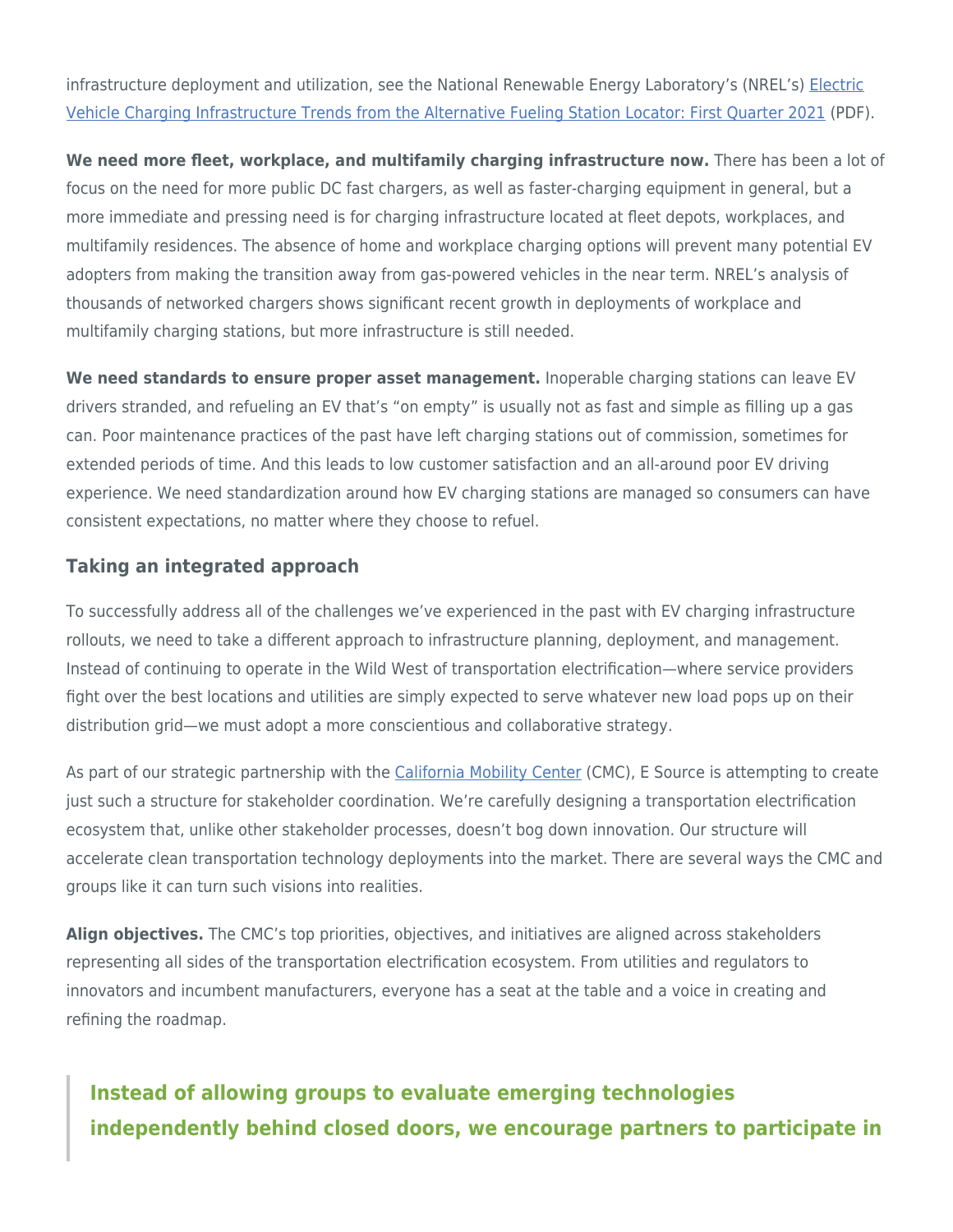## **a more open technology validation process.**

**Evaluate transparently.** We know that an open, collaborative environment generates more innovation faster. It also helps establish trust and buy-in among disparate stakeholders. Instead of allowing each group to evaluate emerging technologies independently behind closed doors, we encourage partners to participate in an open technology validation process.

**Focus on speed to market.** Evaluating new technologies and securing and spending funds may be the means, but they're not the goals. Everything the CMC does is intended to speed up the development of emerging clean transportation technologies. There are no tech winners and losers, only potential solutions existing at different stages of market maturity and in need of varying degrees of support. The goal is to quickly determine where support is needed and strategically make it available, ensuring that we electrify and decarbonize transportation at a pace dictated by the climate emergency.

**Look for "yes and" opportunities.** It's relatively easy to focus on the problems or fight for the needs of just one company or interest group. It's a much more difficult challenge to listen carefully to the grievances and needs of others and attempt to support them with "yes and" statements and initiatives, especially when they don't perfectly align with or feel contradictory to your individual interests. This is the hard work or "big W" work that we desperately need, now more than ever, in all infrastructure planning and strategic market interventions taking place to accelerate transportation electrification efforts.

## **Optimizing infrastructure spending and utilization**

We can come to an agreement on where to place resources and how to best support different technologies or consumer groups, but at the end of the day, we also need tools to help us achieve societal goals as we make infrastructure investments. We must continually ask ourselves questions like:

- Are we spending funds equitably?
- Are we making progress toward our climate goals at a sufficient rate?
- Are there critical gaps in infrastructure coverage or performance?
- Are the associated cost burdens reasonable for all stakeholders?

Utilities, cities, and other entities that are crafting and refining their transportation electrification plans and roadmaps are often relying on incomplete, isolated, static, or outdated datasets and other sources of information to inform their business and spending decisions. And in light of the many other pressures on our time and resources, it may be tempting to treat transportation electrification as a compliance-driven activity, making investments reactively and only to meet the minimum requirements of local laws and codes. Compliance is certainly a big part of the overall process, but it shouldn't be the only determining factor. If we ever hope to clear the transportation electrification infrastructure bottleneck, we need to think more proactively, holistically, strategically, and collaboratively.